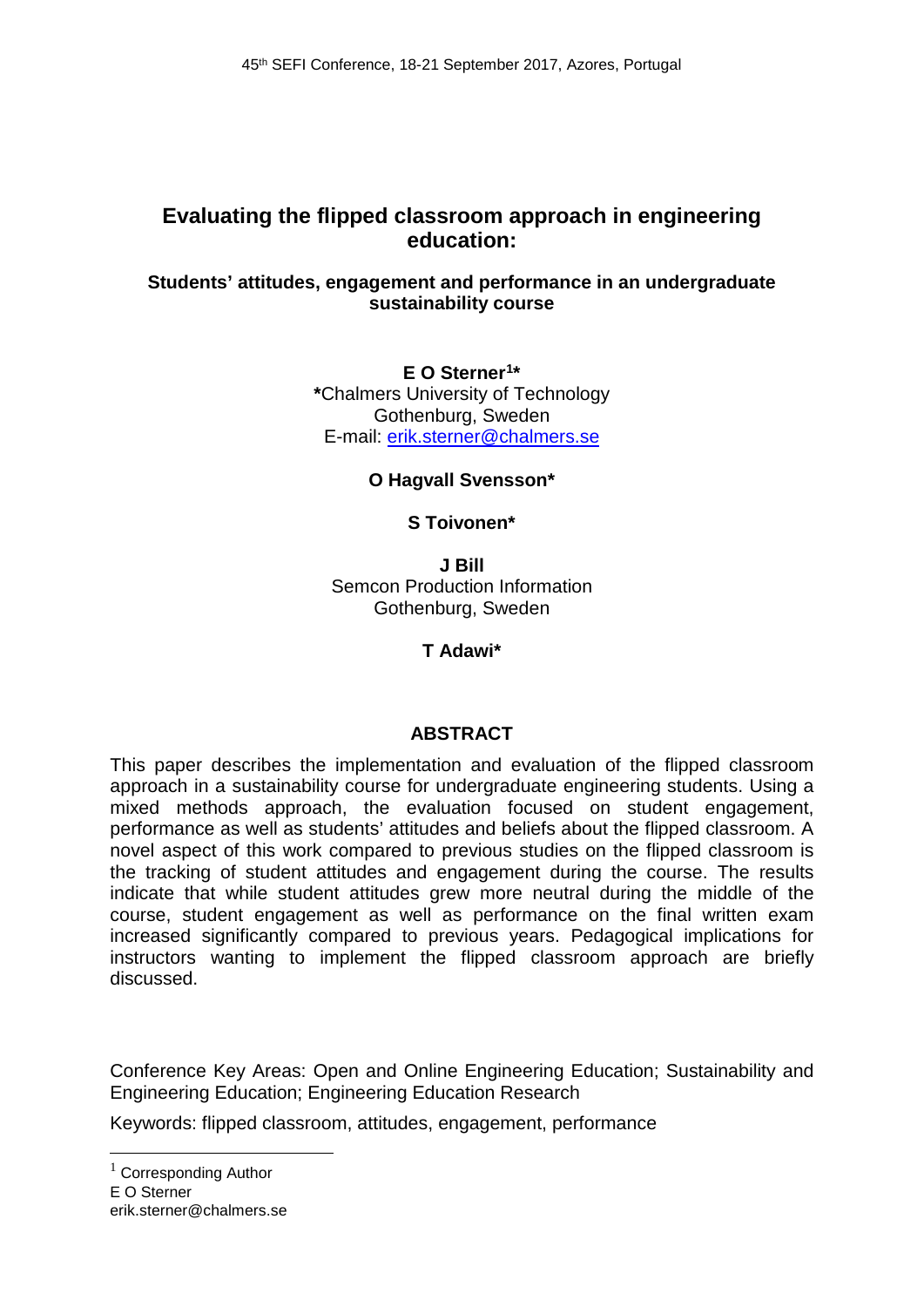# **INTRODUCTION**

It is often argued that teacher-centered approaches, particularly the sole reliance on lectures, give students insufficient opportunity to actively engage in learning activities and reflect on their progress and performance [1]. ICT is increasingly being used in higher education to activate students and move to a more student-centered approach to teaching. One approach that is becoming increasingly popular is *blended learning* [2], which utilizes multimedia in face-to-face and online teaching [3].

As a particular form of blended learning, the *flipped classroom* approach [4] has received substantial attention in recent years. The basic idea of the flipped classroom is that students prepare before class using, for example, video lectures and online quizzes, and are engaged in individual or group-based activities in the classroom. Studies show that the flipped classroom can increase student creativity and facilitate the development of higher-order thinking skills [5]. Moreover, there is emerging evidence of improved student learning compared to traditional teaching [6]. This is in line with previous research, showing that active learning generally increases student performance [7]. However, "flipping" a course requires a change from a *transmission* view to a *constructivist* view on teaching and learning, and it often requires a substantial time investment [3]. Non-traditional teaching methods may involve challenges for the teacher, such as how to support student learning in a format that is new to them and how to face students who may be reluctant to actively engage in class.

This paper contributes to the growing body of research on flipped classroom by describing the implementation and evaluation of the flipped classroom approach in a sustainability course for undergraduate engineering students. A novel aspect of this work compared to previous studies on the flipped classroom is the tracking of student attitudes and engagement during the course. More specifically, the following research questions are addressed in this paper:

- 1. What attitudes towards and beliefs about the flipped classroom do students have and how do these change during the course?
- 2. Does flipping a course increase student engagement?
- 3. Does flipping a course increase student performance?

Consequently, this work should be of interest to teachers who are considering flipping their courses.

# **1. BACKGROUND AND OVERVIEW OF COURSE REDESIGN**

The course studied here, a course on mathematical modelling of environmental issues (7.5 ECTS), is offered to third-year engineering students and about 40 students enroll in this course each year. Prior to the course reform, the course suffered from low attendance (around 30%) and low passing rates (around 60%), which was thought to be related to strong competition from the final half of the bachelor's thesis course which is given in parallel to the studied course.

To improve student engagement and performance, about half of the course activities were flipped (11 of the 18 lectures). Since the flipped classroom has previously been shown to be popular among students [6], the implementation of this blended learning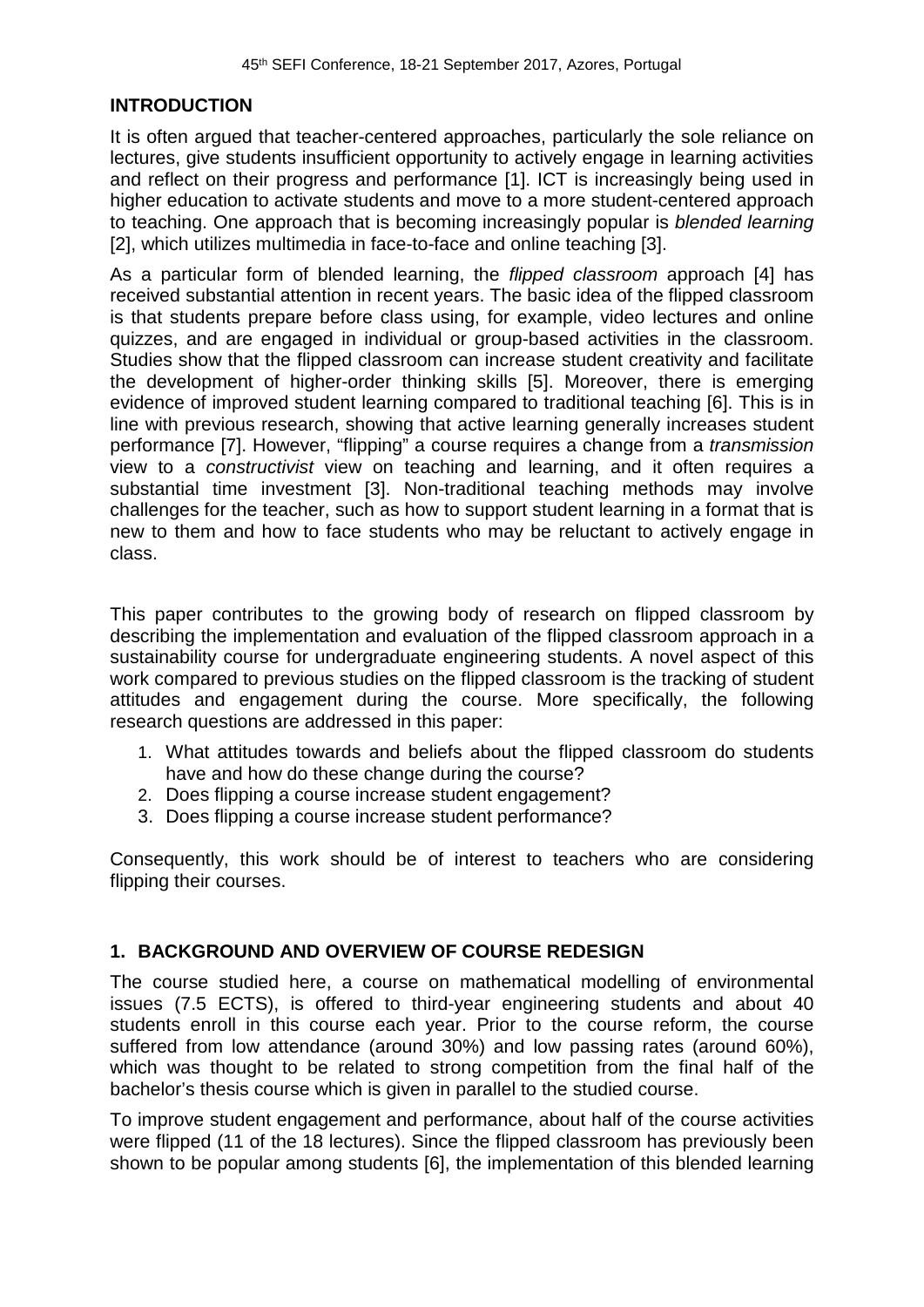format was seen as a way to better compete for the students' attention.The course also consisted of six computer exercises which were adjusted in the course reform by adding reflective discussions about the assignments, to better align with the overall active learning approach. Another change made was that a bonus-point system was introduced to increase engagement. In order for students to give the new teaching format a fair chance, the flipped sessions were made semi-mandatory, where students had to take part in at least eight out of the total eleven sessions. The flipped sessions were designed as follows.

# **1.1 Pre-class activities**

As preparation for the seminars, the students were asked to follow an online "learning sequence" consisting of a combination of videos, texts, quizzes and discussions. On average the learning sequences were assumed to take 1 hour. The learning sequences were made available in the online platform EdX Edge [8]. The videos introduced key concepts, the quizzes were used in order for students to test whether they had understood the key concepts. Occasional open-ended questions and discussion forums were used in order to provide the teachers with various input from the students and for the students to see how other students reason.

#### **1.2 In-class activities**

In class, a brief repetition of the key concepts was given. The rest of the time was spent on exercises and discussions to help the students acquire a deeper understanding and develop skills according to the intended learning outcomes. During group exercises the students typically worked for 15-25 minutes on a task or small set of tasks in groups of 2-4 in which they applied and explored the concepts and content knowledge introduced in the preparatory material. Activities were usually wrapped up by inviting students to share their thoughts with the rest of the class.

#### **2. STUDY DESIGN**

To evaluate the flipped classroom approach, a mixed methods approach was used. Data was collected through surveys, observations and interviews, both during and after the course (including some data from previous years course versions).

Students' attitudes towards and beliefs about the flipped classroom (RQ 1) were probed using three surveys. The first survey was answered by 32 out of 37 students, while the second and third surveys had 26 and 22 respondents respectively. The surveys were distributed during the first and the fifth week of the course, as well as after the course, to capture the change in attitudes during and after their experience of the course. The decrease in respondents where expected as the attendance is always highest at the course start and completion of course evaluation surveys seldom get high completion rates. In addition to these surveys, ten semi-structured interviews were conducted with volunteering students (convenience sampling). During these interviews the students were asked questions to clarify the reason for their attitude to some of the course components and the flipped classroom format.

Student engagement (RQ 2) was measured in four ways. Firstly, attendance was taken at the course sessions. Secondly, data was collected using the online learning platform on students' preparation before the seminars. Thirdly, teachers were asked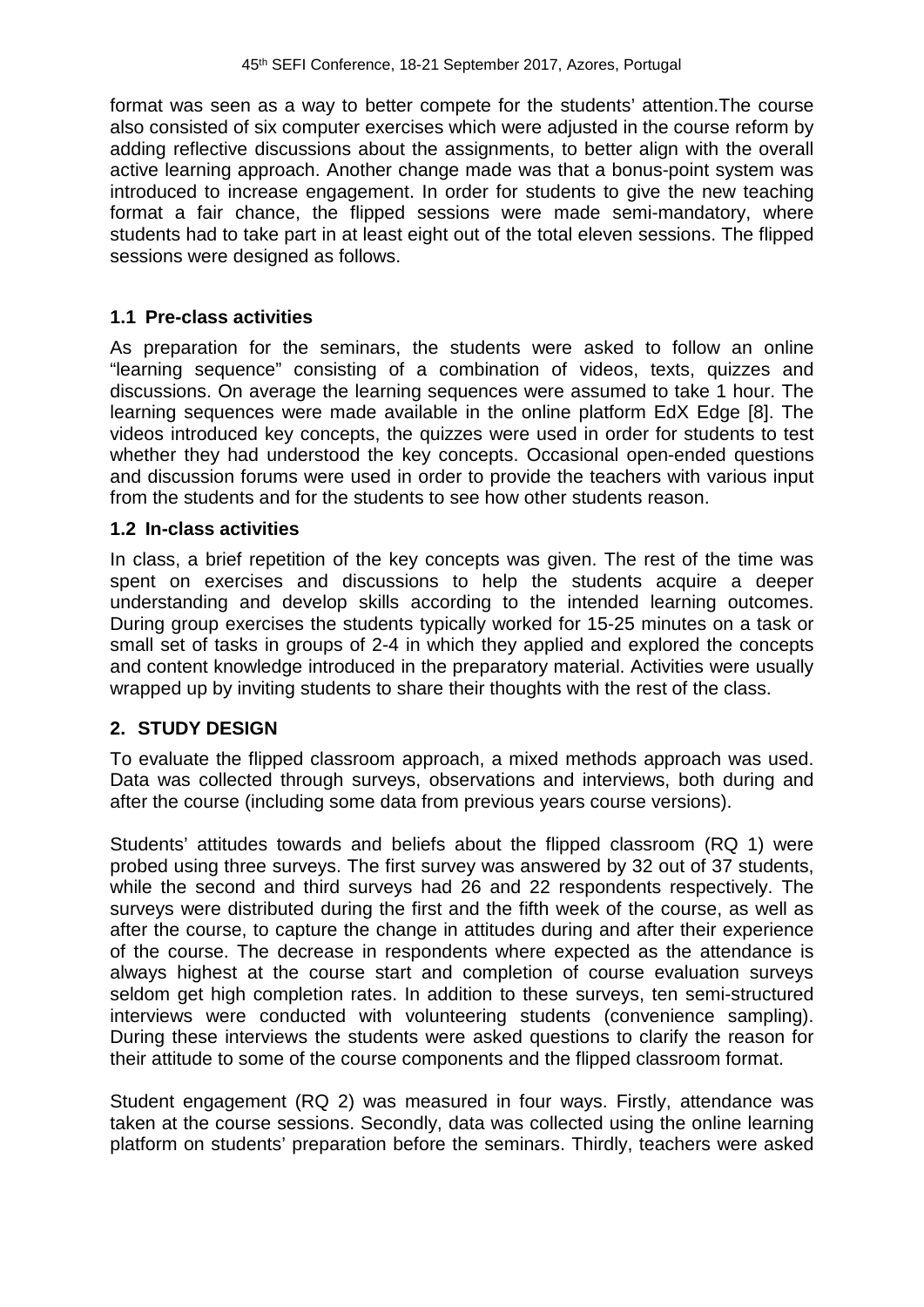about the students' engagement in the course sessions. Fourthly, an estimate of the fraction of in class time with active student engagement was made by the teachers. All of the measures except the second were compared with observations and estimates from previous years.

Student performance (RQ 3) was assessed by collecting the students' grades on the exam. This data was compared with the grades from previous years.

# **3. RESULTS**

The results are structured following the three main questions of the study.

# **3.1 Student attitudes and beliefs about the flipped classroom**

Only 1 in 32 students reported having previous experience of the flipped classroom. In the initial survey (first week of class), the students were positive with an average value of 3.8 out of 5 (see Figure 1). In the second survey (middle of course), students answered, on average, that they were more neutral towards the flipped classroom (3.4 out of 5). However the fraction of students that reported that they were very positive increased (see Figure 1). The distribution of answers suggests a certain divide between a group of students who were very positive towards the format and the majority of the class which seemed to be normally distributed around the neutral attitude alternative. In the third survey (not shown in the figure), after the course, the students were asked a slightly different question: "When the flipped classroom format worked at its best in the course, what was your attitude towards the format then?". The answers to this question showed a clearly positive attitude towards the format when it worked well, averaging 3.73 with a median value of 4.



*Fig. 1.* Attitudes before and in the middle of the course. The question answered was "What is your attitude towards using the flipped classroom in this course?".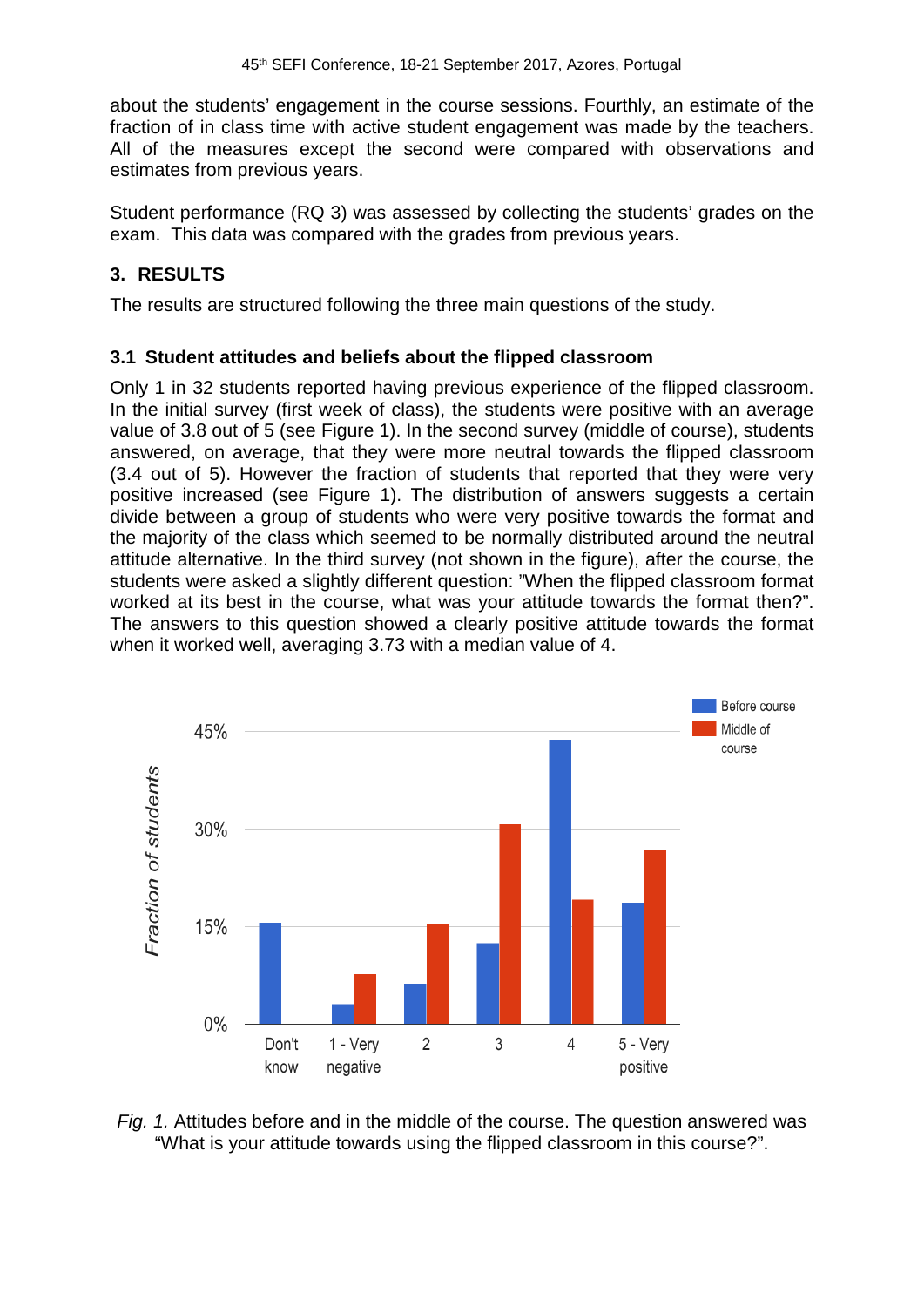Students' perceptions of their relative learning from using the two main components of the flipped classroom format, the videos and collaborative learning activities in class, in contrast to traditional lectures, was studied in the second and third survey. Figure 2 shows the answers to a question regarding whether the students perceived that they learned better by actively participating as opposed to passive listening. The answer to a similar question regarding whether the students learned better by watching videos instead of attending lectures gave similar results. Both of these questions had answers that were fairly inconclusive but there seems to exist an opinion that favors active participation over passive in the classroom sessions. The slightly positive view on active participation and on utilizing videos was more evident from the answers to the survey distributed after the course, when it got an average of 3.5 with more students answering that the learning was "much better".





The Interviews and answers to open questions in the survey during week 5 indicate that students perceived that the flipped classroom format was suitable for this sustainability course (for example in discussing different perspectives, which is typical for the sustainability discourse) and that it supported their learning. As an example, one student answered: "*I have an easier time appreciating material if I get to take part in discussing it and it feels like this is a course that actually can use the flipped classroom".*

It became clear, however, that the students felt that the preparatory material was more rewarding than the seminars. Being able to access preparatory material in video format and using quizzes for automatic feedback was appreciated, however students did not appreciate in-class sessions as much. For example, students stated being uneasy with having to share their thoughts and answers in front of the whole class, and others felt the difficulty level of the seminars was too low. As an example, one students commented on the seminars: *"Remake them* [the seminars] *so that one learns new things, building on the preparatory material, not only repeating them"*.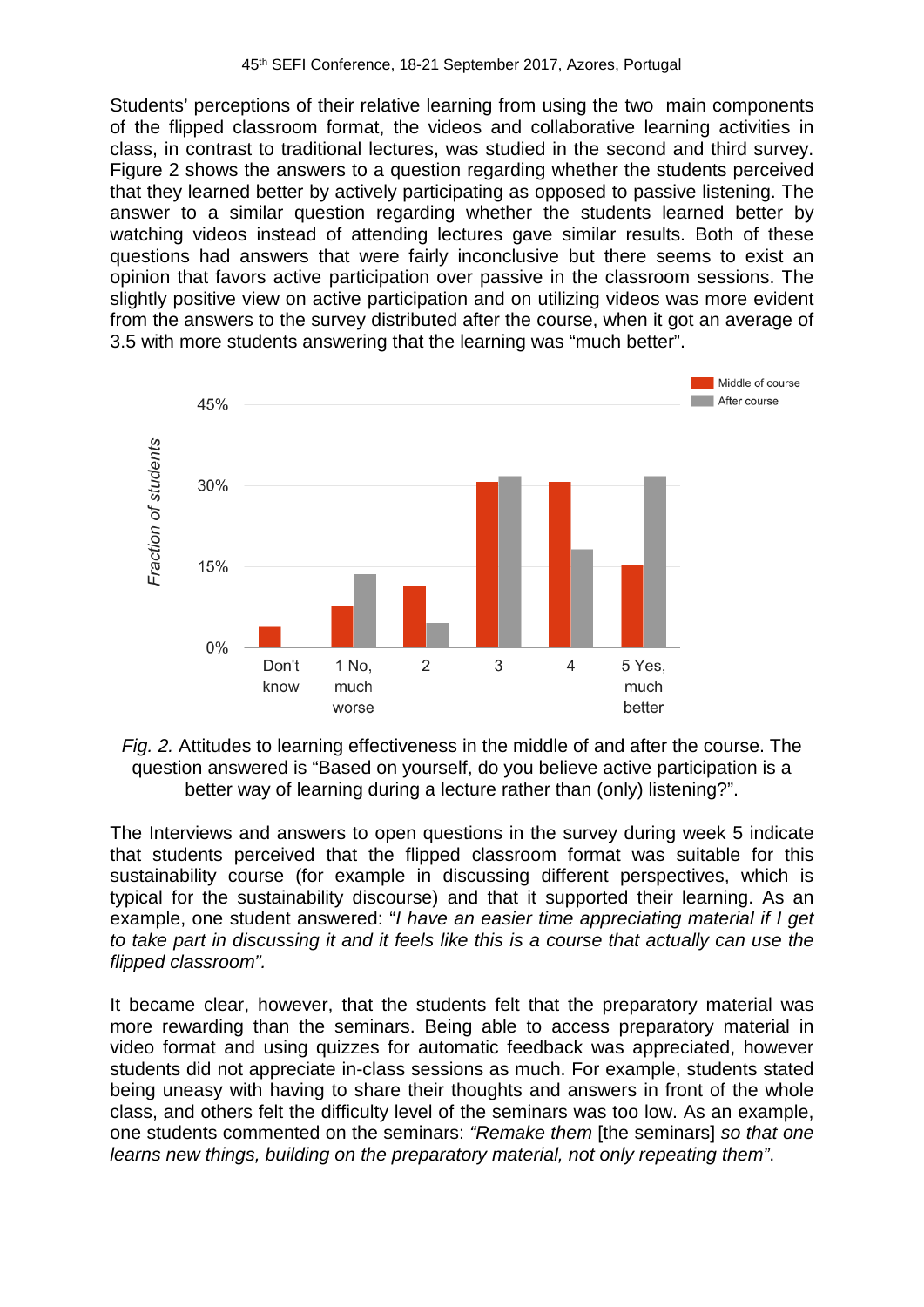## **3.2 Student engagement**

On average, student in-class participation doubled in comparison with estimates from previous years (except for the first two weeks which have had high attendance in earlier years as well). This can partly be accredited to the inclusion of semimandatory sessions. However, the attendance for all sessions increased dramatically, including all non-mandatory sessions, particularly the computer lab sessions. Both teacher observations and student interviews described the student participation in the seminars to be highly active during the regular smaller group exercises but notably passive in whole class-exercises or during units of lecturing. A couple of students remarked on the positive aspect of getting to know your classmates due to the use of the flipped classroom. When asked to compare with previous years, the teachers experienced the students' engagement to be markedly higher. The course team estimated that the students were active during 75% of the seminar class time and that the degree of preparation before class was increased substantially compared to previous years. Logs from the digital learning platform showed that the majority of the students had looked at the preparatory material before class. The students assessed the course workload to be higher: 3.6 (scale: 1- "too low" 5- "too high") relative to on average 2.8 the two years prior to this.

#### **3.3 Student performance**

Student grades on the final exam in 2016, i.e. after flipping the course, were used as an overall assessment of student performance, and student grades on the final exam for 2013-2016 are shown in Figure 3.



Grade on exam

*Fig. 3.* Grades on the final exam in the time period 2013 to 2016. The total number of students taking the main exam these years were 18, 21, 34 and 34 respectively.

The fraction of students passing the main exam (with grades 3-5) increased from about 60% to more than 90%, for those who took the main exam. The highest grade was also achieved much more frequently, from on average 7% to 24%.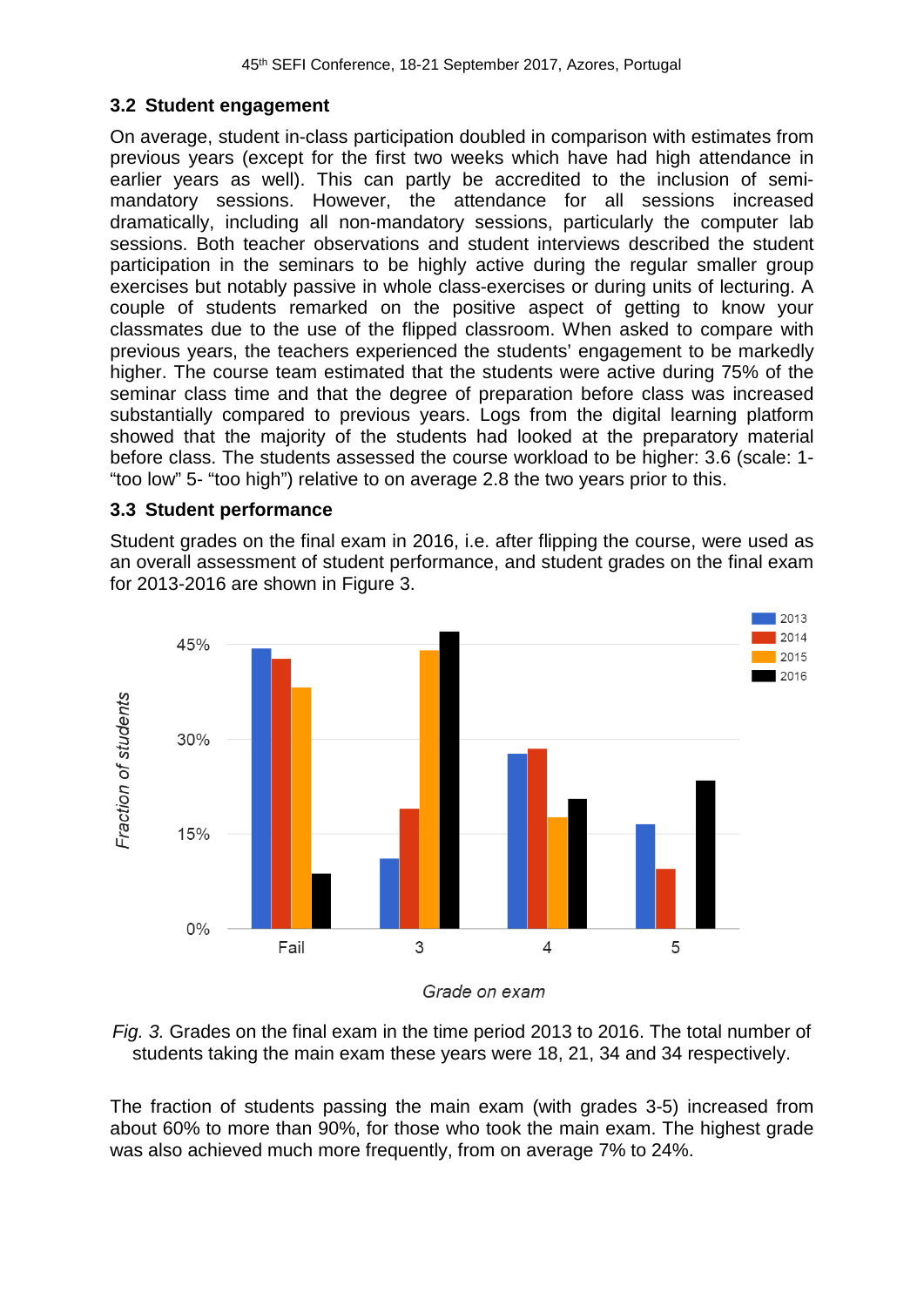## **4. DISCUSSION AND CONCLUSIONS**

The results regarding student attitudes towards the flipped classroom are in line with previous research, showing that the flipped classroom is appreciated by students [6]. An interesting finding was that student attitudes towards the flipped classroom changed during the course. In the first survey, students were positive towards the introduction of the flipped classroom, which changed to a more neutral stance in the middle, but after the course the attitudes were again positive. An aspect that influenced the students, and most likely their perception of the flipped classroom, was that the course ran in parallel with the second half of the bachelor's thesis course. How this parallel course influences the results should be investigated in a follow-up study.

Relative to previous years, student engagement was significantly higher according to the four different measures studied. A doubling in attendance for most sessions, more class hours spent on active learning and more student preparation before, and participation during, seminars clearly indicate a higher student engagement and effort. The student course evaluation survey also confirmed a higher perceived work load. Besides the introduction of the flipped classroom format the newly introduced bonus-point system in which students were rewarded for doing well on the assignments and presentations, may also have affected the student engagement.

Potentially related to increased engagement during the course, student performance on the final exam also increased significantly. It is difficult from one study to accredit this to the flipped classroom format in itself; however, it seems possible to conclude that the format is suitable for the course studied, as a facilitator of active learning and student engagement. Apart from the exam grades, further analysis of student examination could delve deeper into whether the introduction of the flipped classroom affected student performance in other aspects.

It takes time to adapt teaching to the flipped classroom format and to get comfortable in the new role as a teacher. For example, the seminars suffered from some deficiencies regarding the level of difficulty, and were criticized by many students. This will be fine-tuned for the second iteration of the reformed course and discussions on what learning is and what course activities which promote what type of learning will be introduced. In order to evaluate the flipped classroom format further, we believe it should be evaluated when it has been thoroughly established in a "typical course" placed with an "average timing" in the program.

#### **4 ACKNOWLEDGMENTS**

We want to thank Ulrika Lundqvist, Sofia Lignell and Magnus Gustavsson.

# **REFERENCES**

- [1] Felder, R.M., Brent, R. (2003), Designing and teaching courses to satisfy the ABET engineering criteria, Journal of Engineering Education, Vol. 92, No. 1, pp. 7-25.
- [2] Garrison, D. R., & Kanuka, H. (2004). Blended learning: Uncovering its